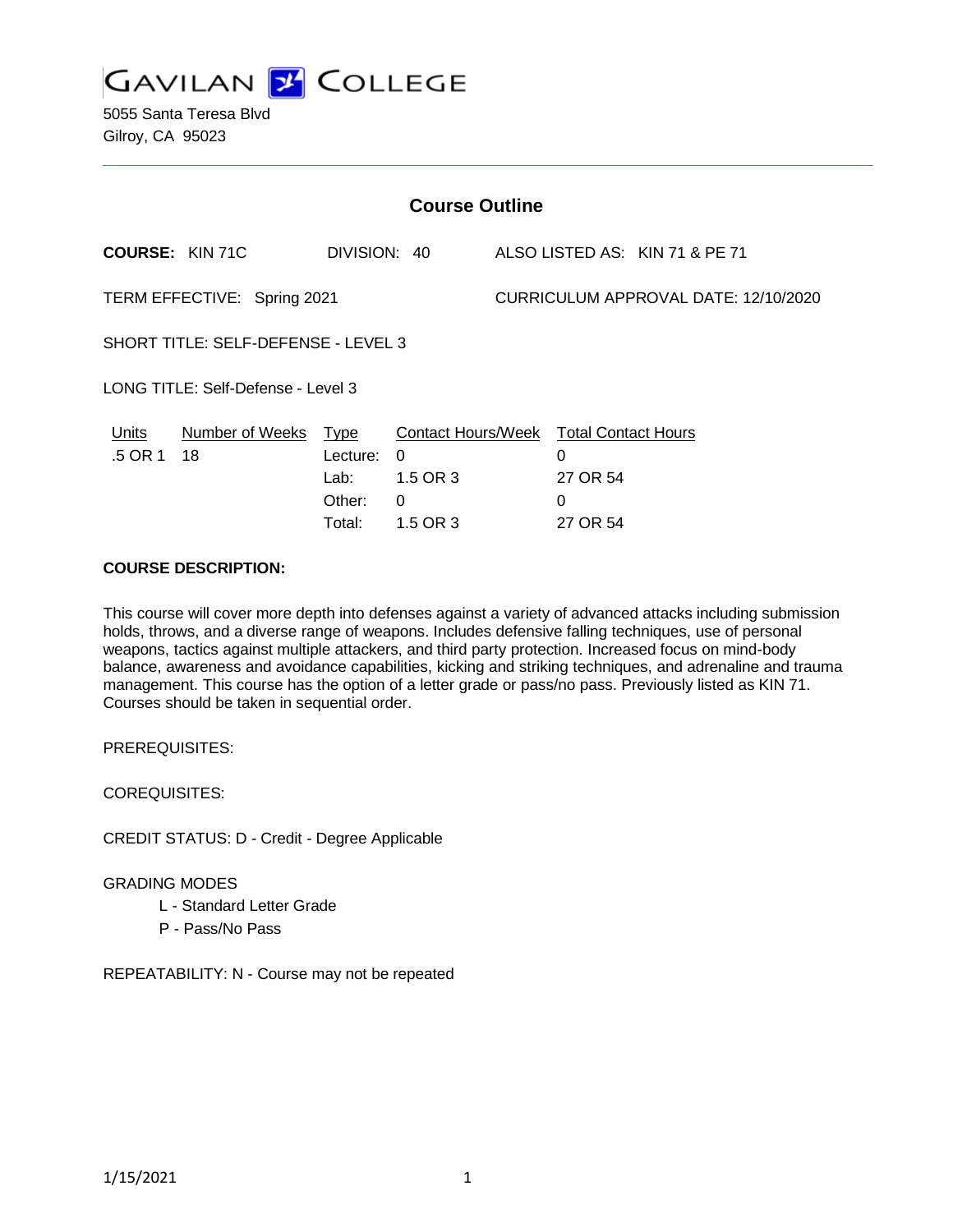SCHEDULE TYPES:

04 - Laboratory/Studio/Activity

04A - Laboratory - LEH 0.65

05 - Hybrid

71 - Dist. Ed Internet Simultaneous

73 - Dist. Ed Internet Delayed LAB

73A - Dist. Ed Internet LAB-LEH 0.65

# **STUDENT LEARNING OUTCOMES:**

1. Demonstrate three submission holds and throws and incorporate skill-sets to address real-world scenarios.

Measure of assessment: demonstration

Year assessed, or planned year of assessment: 2017

Semester: Fall

2. Explain defensive tactics used against multiple attackers.

Measure of assessment: discussion, exam

Year assessed, or planned year of assessment: 2017

### **CONTENT, STUDENT PERFORMANCE OBJECTIVES, OUT-OF-CLASS ASSIGNMENTS**

Curriculum Approval Date: 12/10/2020 - **DE MODIFICATION ONLY**

4.5 - 9 Hours:

Content: Discussion of course syllabus and grading, as well as course expectations. Introduce warm-up exercises and activities designed to increase strength, balance, and posture awareness. Review of selfdefense techniques presented in level 2. Presentation on defensive falling techniques.

Student Performance Objectives: Discuss the importance of and participate in warm-up exercises and activities that are designed to increase strength, balance, and posture awareness to better defend one's self against a physical attack. Demonstrate defensive falling techniques and participate in class activities.

7.5 - 15 Hours:

Content: Warm-up exercises and activities designed to increase strength, balance, and posture awareness. Presentation on a variety of escapes from submission holds and throws from the front, rear, and ground. Discussion of the laws and usage of personal weapons (guns, knives, pepper spray, tasers, stun gun).

Student Performance Objectives: Demonstrate a variety of escapes from submission holds and throws from the front, rear, and ground. Explain the laws and usage of personal weapons. Participate in class activities.

4.5 - 9 Hours:

Content: Warm-up exercises and activities designed to increase strength, balance, and posture awareness. Review of self-defense submission holds and throws presented earlier. Presentation on strategies used to deal with multiple attackers. Discussion on the mental and emotional factors relevant to weapons-based confrontational situations.

Student Performance Objectives: Identify strategies employed in situations with multiple attackers. Describe the mental and emotional factors relevant to weapons-based confrontational situations. Participate in various situational scenarios by selecting a method of action and performing the correct techniques.

9 - 18 Hours:

Content: Warm-up exercises and activities designed to increase strength, balance, and posture awareness. Review and practice learned skill-sets (strikes, kicks, blocks, punches, yelling, body leveraging) against simulated attack(s) by assailant(s). Real life situations will be presented and discussed for learning purposes.

Student Performance Objectives: Incorporate and practice learned skill-sets against simulated attack(s) by assailant(s) dressed in full-body padded suit. Select the correct course of action for each situation based on the boundaries they have set for themselves.

2 Hours Final: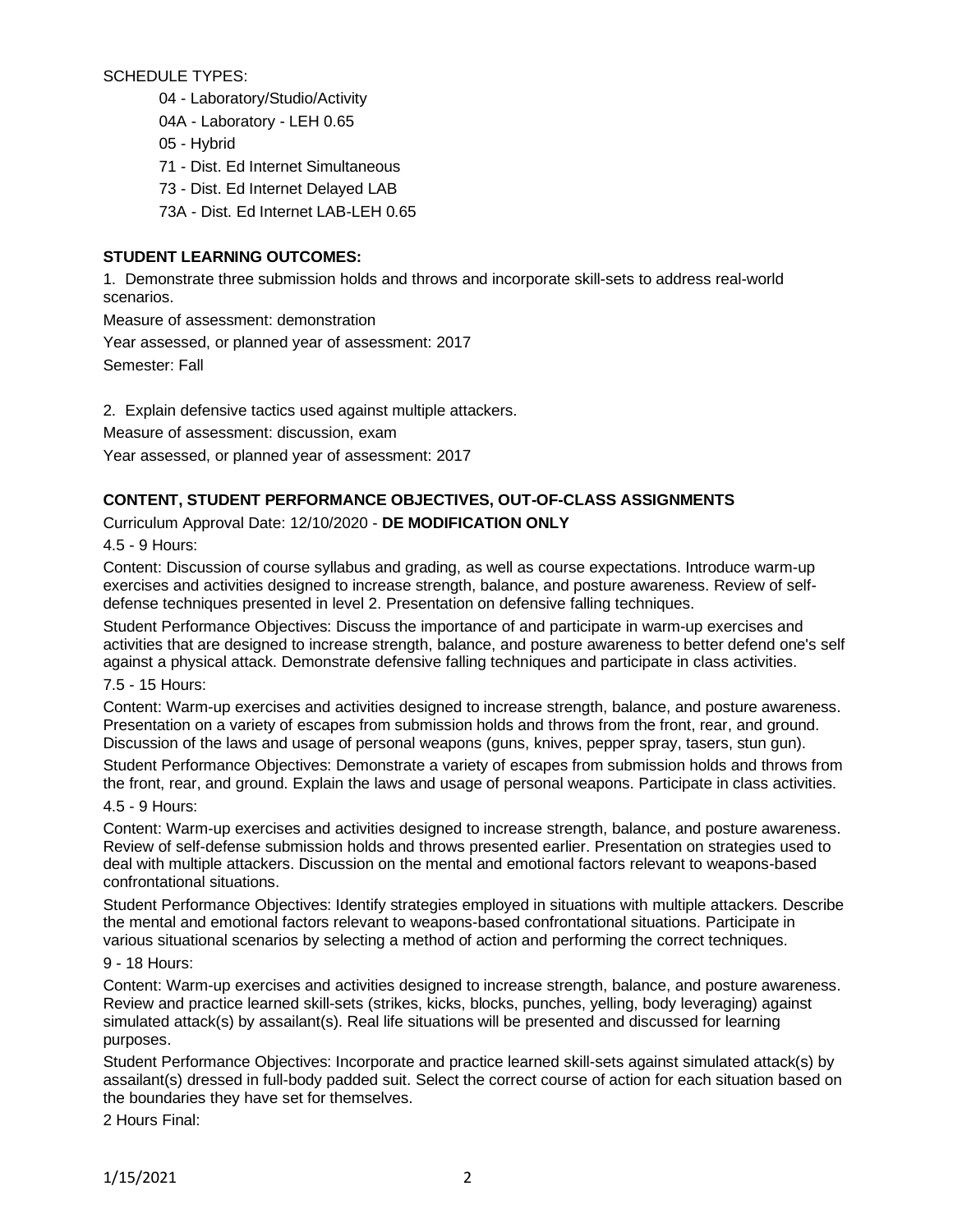# **METHODS OF INSTRUCTION:**

Demonstration, paired and group practice.

### **OUT OF CLASS ASSIGNMENTS:**

Required Outside Hours: Assignment Description: As this is a lab class no out of class assignments are required.

# **METHODS OF EVALUATION:**

Skill demonstrations Percent of total grade: 40.00 % Percent range of total grade: 30 % to 60 % Demonstration Exams Objective examinations Percent of total grade: 10.00 % Percent range of total grade: 0% to 10% Multiple Choice; True/False; Matching Items; Completion; Other: short answer Other methods of evaluation Percent of total grade: 50.00 %

# **REPRESENTATIVE TEXTBOOKS:**

Recommended Representative Textbooks No textbook required. Handouts will be provided as needed.